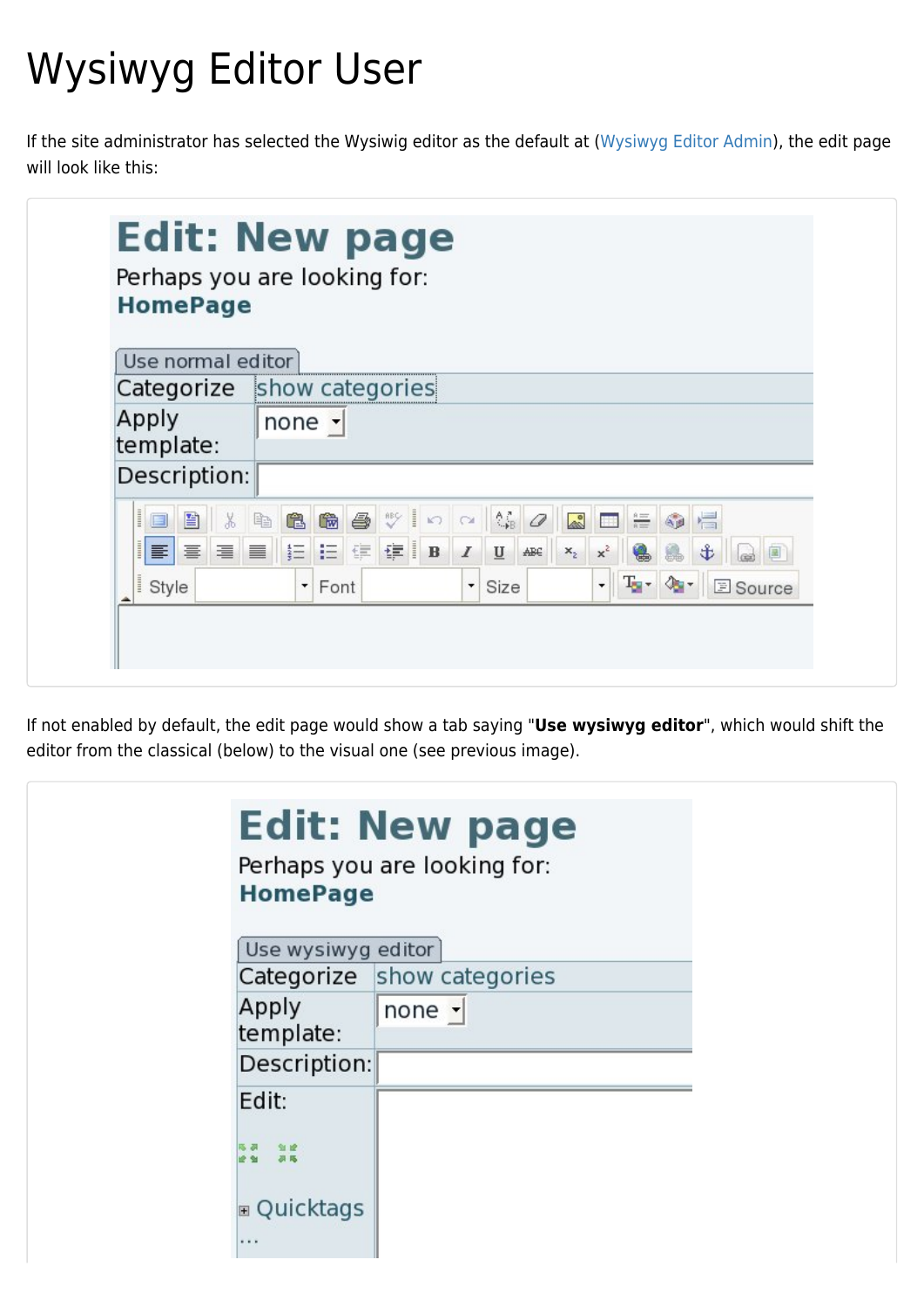## Shifting from visual editor to viewing html source code

Once using the wysiwyg editor, you can shift from the visual editor to the html source code, for instance, using the corresponding "**source**" button.

| Use normal editor  | Categorize show categories                              |
|--------------------|---------------------------------------------------------|
| Apply<br>template: | none $\vert$                                            |
| Description:       |                                                         |
| Style Title H1     | Ty - 4 ESource<br>$\bullet$<br>- Font<br>Size           |
| <b>Overview</b>    | User's Guide of Tikiwiki Wysiwyg Editor                 |
| <b>Icon</b>        | <b>What it Does</b>                                     |
| F Source           | View or edit document source code (for advanced users). |
| Q                  | Preview what the HTML page will look like for users.    |
| 雪                  | Select a layout template. See "Templates" for details.  |

And after pressing at the "source button", the other content (html code) would be shown: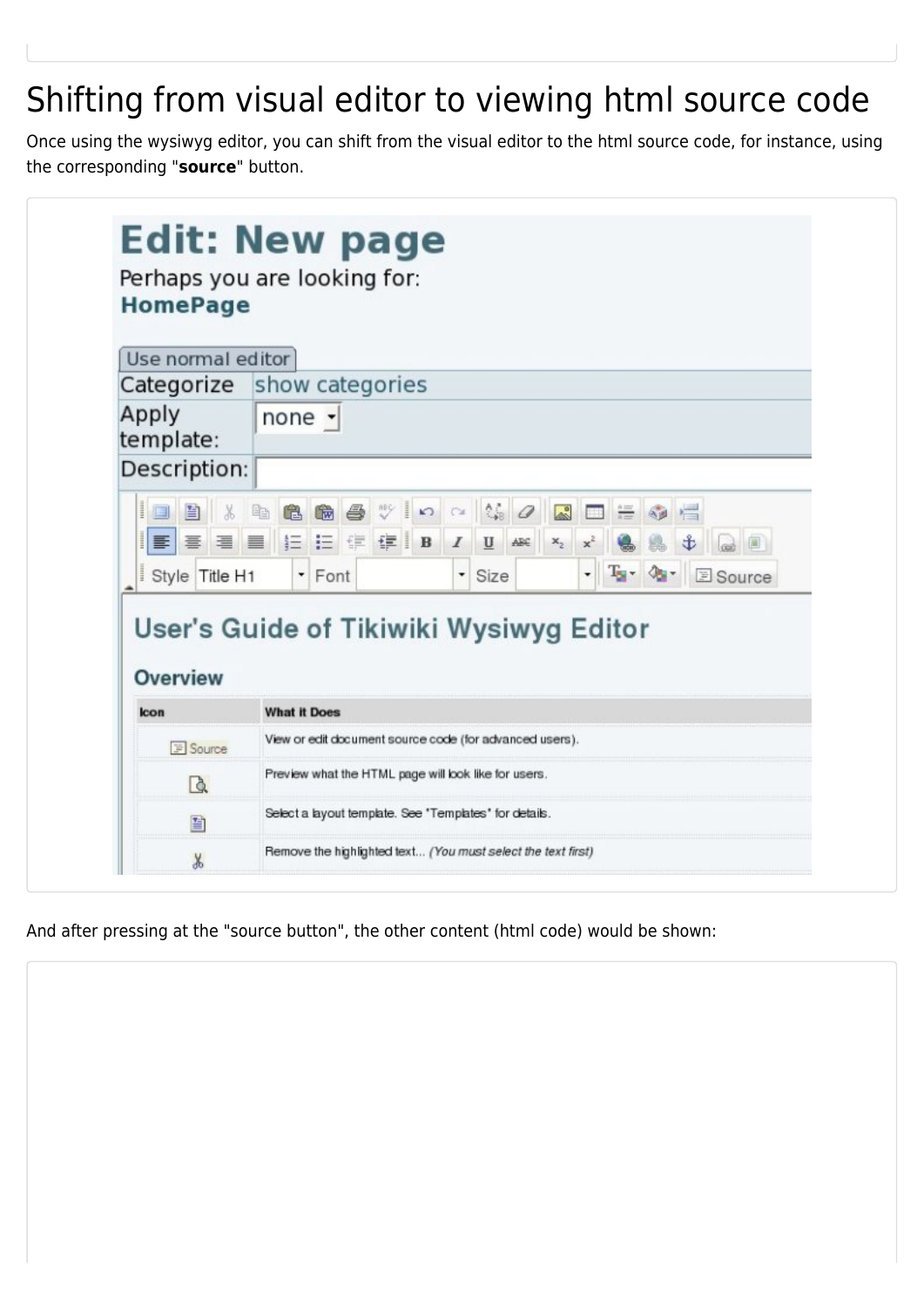| Categorize show categories<br>$none -$<br>Description:<br><b>IDD &amp; RGG 5 7 0 0 % 0 BD = 0 5</b><br>$\bigoplus$<br>$ T_2 - 0$ $ \boxed{2}$ Source<br>Style Title H1<br>- Font<br>· Size<br><h1 id="head-50e52794fb8aa00611ab97054f9df1b7b74c9ed&lt;mark&gt;Source&lt;/mark&gt;er's Guide of&lt;br&gt;Tikiwiki Wysiwyg Editor&lt;/hl&gt;&lt;br&gt;&lt;p&gt; &lt;/p&gt;&lt;br&gt;&lt;p class=" line867"=""> <br/><h2 id="head-e432cee239ca0dc2a1134b9844da15a98846edbc">Overview</h2><br/><p>6nbsp;<p><br/><math>&lt;</math>div<math>&gt;</math><br/><table><br/><tbody></tbody></table></p></p></h1> | Use normal editor  |                                                         |  |
|--------------------------------------------------------------------------------------------------------------------------------------------------------------------------------------------------------------------------------------------------------------------------------------------------------------------------------------------------------------------------------------------------------------------------------------------------------------------------------------------------------------------------------------------------------------------------------------------------------|--------------------|---------------------------------------------------------|--|
|                                                                                                                                                                                                                                                                                                                                                                                                                                                                                                                                                                                                        |                    |                                                         |  |
|                                                                                                                                                                                                                                                                                                                                                                                                                                                                                                                                                                                                        | Apply<br>template: |                                                         |  |
|                                                                                                                                                                                                                                                                                                                                                                                                                                                                                                                                                                                                        |                    |                                                         |  |
|                                                                                                                                                                                                                                                                                                                                                                                                                                                                                                                                                                                                        |                    |                                                         |  |
|                                                                                                                                                                                                                                                                                                                                                                                                                                                                                                                                                                                                        |                    |                                                         |  |
|                                                                                                                                                                                                                                                                                                                                                                                                                                                                                                                                                                                                        |                    |                                                         |  |
| $<$ tr>                                                                                                                                                                                                                                                                                                                                                                                                                                                                                                                                                                                                |                    |                                                         |  |
|                                                                                                                                                                                                                                                                                                                                                                                                                                                                                                                                                                                                        |                    | <td style="background-color: rgb(216, 216, 216);"></td> |  |

#### Tiki6: source shown only if the permission is granted

The wiki page edit toolbar in Wysiwyg mode since [Tiki6](https://doc.tiki.org/Tiki6) is now checking if the user has the permission to use HTML (tiki\_p\_use\_HTML), in order to show the "source" button. Similarly, the permission tiki\_p\_wiki\_view\_source will be required to allow converting that html into wiki syntax.

#### Pasting from word processor documents

There is a special feature (and button) to paste content from a word processor program ( $\frac{m}{2}$ ), which opens a pop up box with a visual text area. Use this to paste the content from your favourite editing program (such as OpenOffice.org Writer, KWord, ... or whatever other closed source alternatives):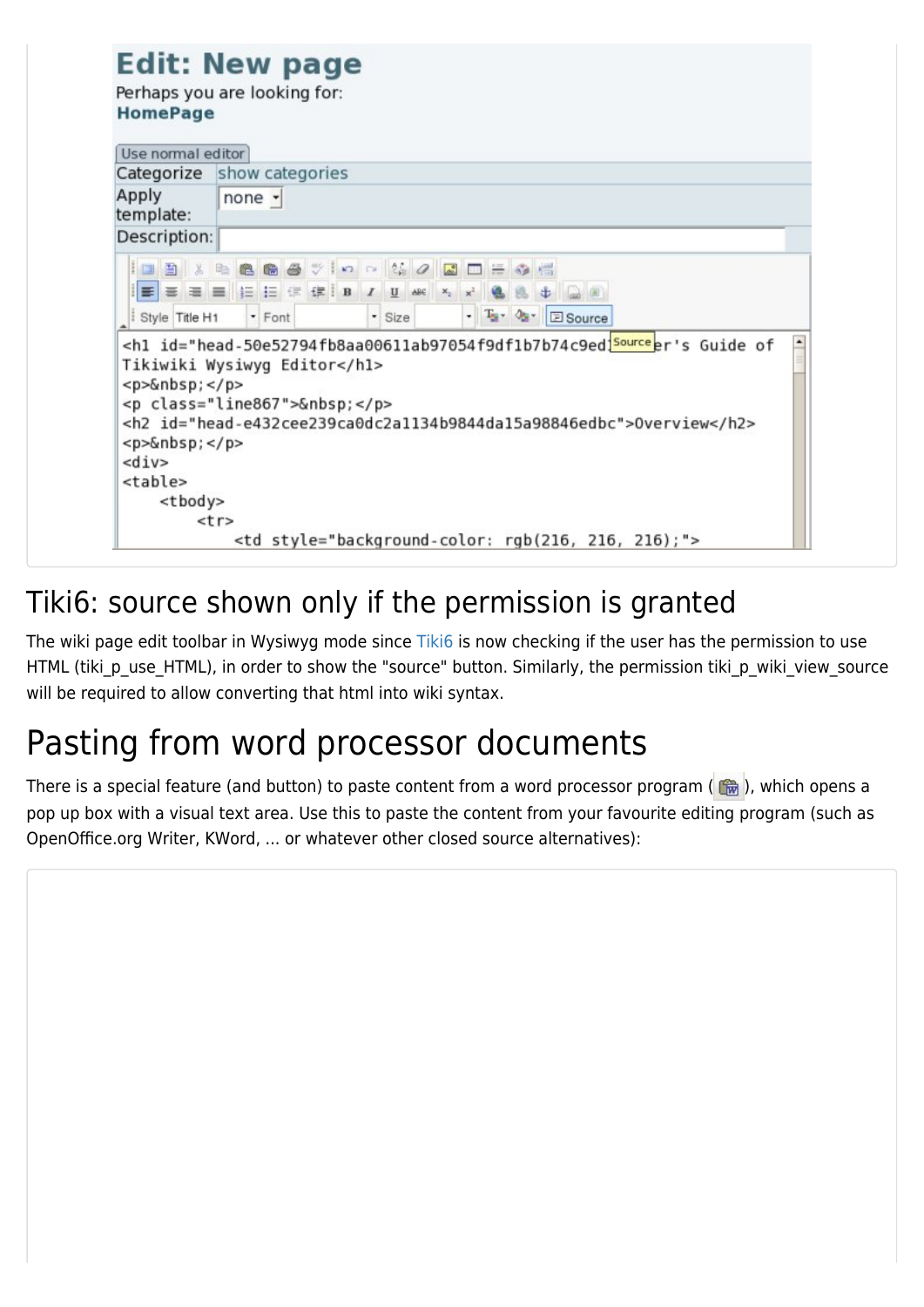| <b>Paste from Word</b><br>Please paste inside the following box using the keyboard (Ctrl+V) and hit OK.                                                                     |              |  |
|-----------------------------------------------------------------------------------------------------------------------------------------------------------------------------|--------------|--|
| О<br>CC.<br>$\overline{\mathbf{B}^{\vee}}$<br>This document is licensed under a Creative<br>Commons Attribution 3.0 License<br><b>The Commons</b><br><b>Science Commons</b> |              |  |
| ⊽<br>Ignore Font Face definitions<br>Remove Styles definitions                                                                                                              | Clean Up Box |  |
|                                                                                                                                                                             |              |  |

#### Inserting or editing internal Wiki links

Pressing on the button "Inserting or editing internal Wiki links" ( ), will open pop up window that will allow you to create links to current wiki pages in the Tiki site.

| Select a Wiki page to link to:<br>Find | find      |        |  |
|----------------------------------------|-----------|--------|--|
| [prev]<br>HomePage                     | Page: 1/1 | [next] |  |
| Link<br>Page name                      |           |        |  |

### Inserting Tiki images

Pressing on the button "Tiki image" ( $\Box$ ), will open a pop up window that will allow you to insert images into the page.